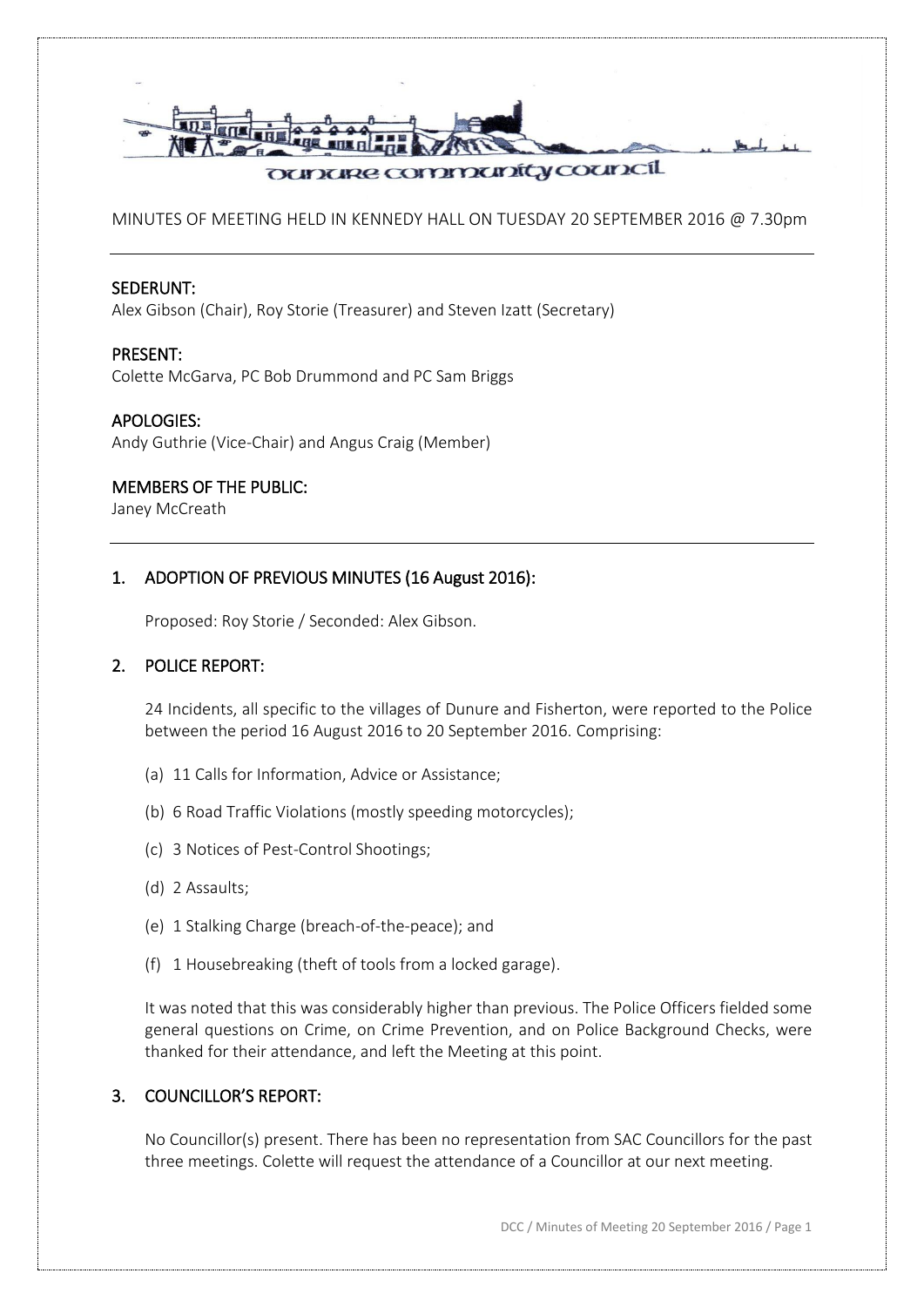

### 4. LINK OFFICER'S REPORT:

Colette advised of the following:

- (a) Strengthening our Communities Workshop: Colette can give a Presentation on Community Engagement if sufficient members of the Community are interested in attending. We will let her know. So far no-one in the Community has expressed any interest.
- (b) Community Councils Conference: This will be held in Ayr on 18 November 2016. Andy has circulated details. Members of the Community Council are encouraged to attend.
- (c) Participatory Budgeting Event: Another Funding Event will be held early 2017. Colette will advise us of the confirmed date, and of the submission date for applications.
- (d) Carrick Community Councils Forum: Colette will check on the status of this organisation.
- (e) Ayrshire Roads Alliance (ARA) Issues: See Summary below:
	- 1. Traffic Speed Survey Results (& Findings) for Station Road

The Community Council acknowledges receipt of the Assessment, and notes that the average speed of vehicles crossing the speed-monitoring cable installed at the mid-point on Station Road (Location 4) was 33.8 mph, which is in-excess of the 30 mph speed limit. Despite this, the Community Council notes ARA advice that:

*"the current collision record, and the speed survey results, do not support a speed limit reduction, but ARA will continue to monitor this area", and "Police Scotland do not support the introduction of a reduced speed limit on Station Road".*

The Community Council requests a copy of the Raw Data gathered from the Speed Survey at Location 4, and a copy of the referenced advice provided by Police Scotland, and details of how ARA will continue to monitor this area.

#### 2. Our letter on the dangerous nature of Station Road dated 17 September 2015.

The Community Council notes the statement of ARA Representative: *"I have driven the road today (20 September 2016), and see no evidence of danger on the carriageway"*.

It remains the opinion of the Community Council, and local residents, that Station Road presents many dangers to vehicles, cyclists, pedestrians and school-children, due to:

- (a) vehicles exceeding the 30 mph speed limit (now validated by the Speed Survey);
- (b) the transitions from 30 mph to 60 mph, then back to 30 mph;
- (c) numerous "blind" corners;
- (d) no street lighting;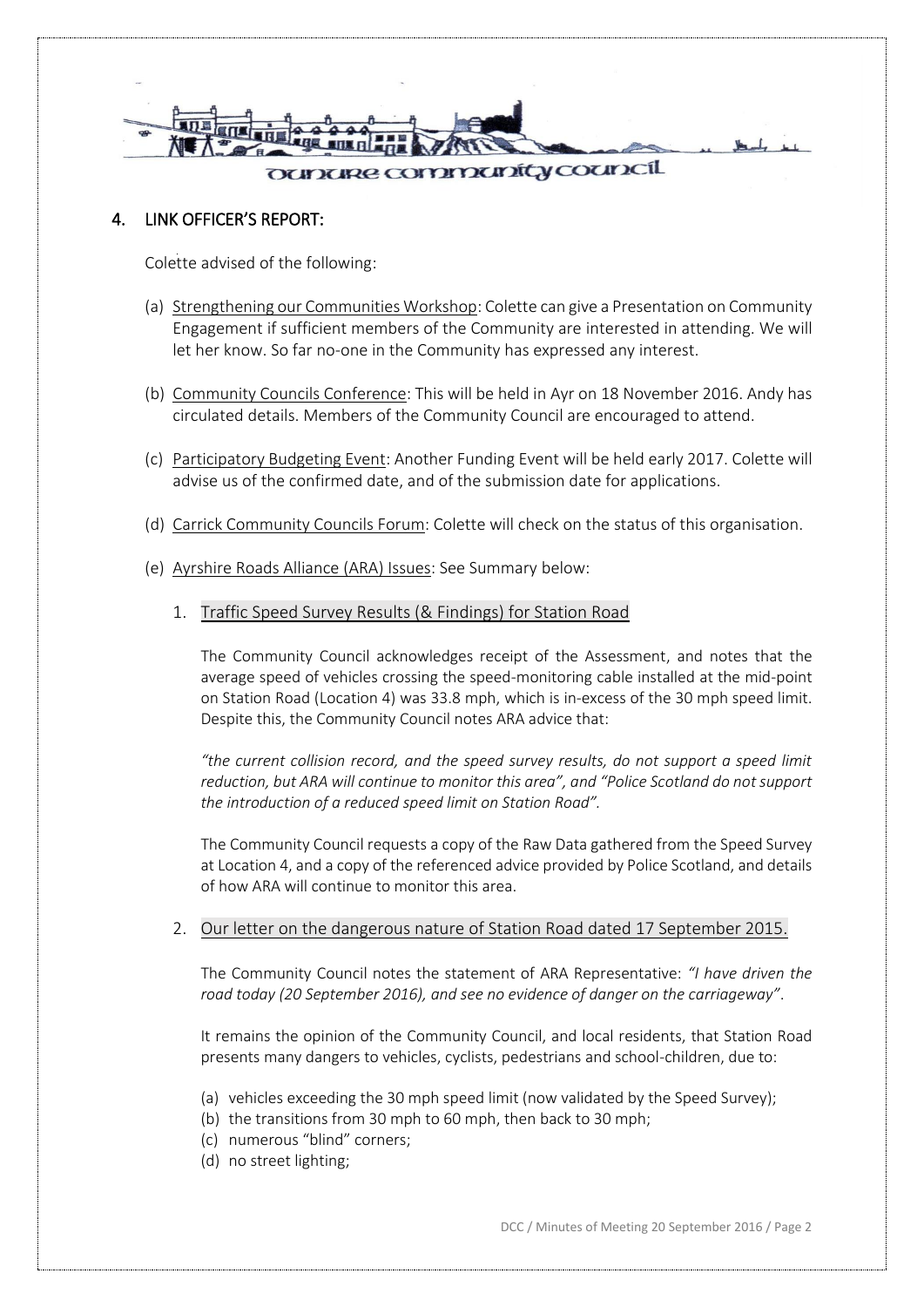

- (e) a very-narrow (typically less than three feet wide) pavement on one side only;
- (f) overgrown hedgerows on the west side; and
- (g) overgrown trees on the east side.

The Community Council requests a formal response to our referenced letter.

#### 3. Speed-Activated Warning Signs at the School

The Community Council notes ARA Representative advice that:

*"the speed activated sign was visited by Engineers in May of this year and reported to be fully operational", and "I drove the route today, and the sign warned me to slow down. I had no way of checking if the pictogram operates as it was out-with the times stipulated"*.

The Community Council notes that the subject matter of the complaint has always been the (non) operation of the triangular Children Crossing pictogram element of the Sign, and not the speed-reduction warning element.

The Community Council notes the content of the "Site Fault Report Form", and seeks clarity on the "Customer" trained to use the school timer software, and who was informed about the requirement to test fixed electrical installations.

### 4. Responses to Faults reported via the ARA Website

The Community Council requests clarity on the response which is provided by ARA, within the published service commitment of seven working days, to a Member of the Public who reports a Fault using the ARA Website.

#### 5. Potholes on Castle View

The Community Council notes ARA advice that *"I have visited the area today and would not consider all of the surface defects to be within a category 1,2 or 3. However, I have instructed our team to carry out repairs tomorrow, including a significant pothole on Harbour Road outside no 5"*.

The Community Council notes and appreciates this commitment. Note: Essential Repairs were carried-out on 21 September 2016.

#### 6. Copies of local Road-Inspection Reports

The Community Council understands the following Inspection Regime is undertaken:

(a) An Annual Inspection of Kennedy Drive, Arran View, Carrick Place, and Harbour View. The next Inspection will occur on or around 22 March 2017;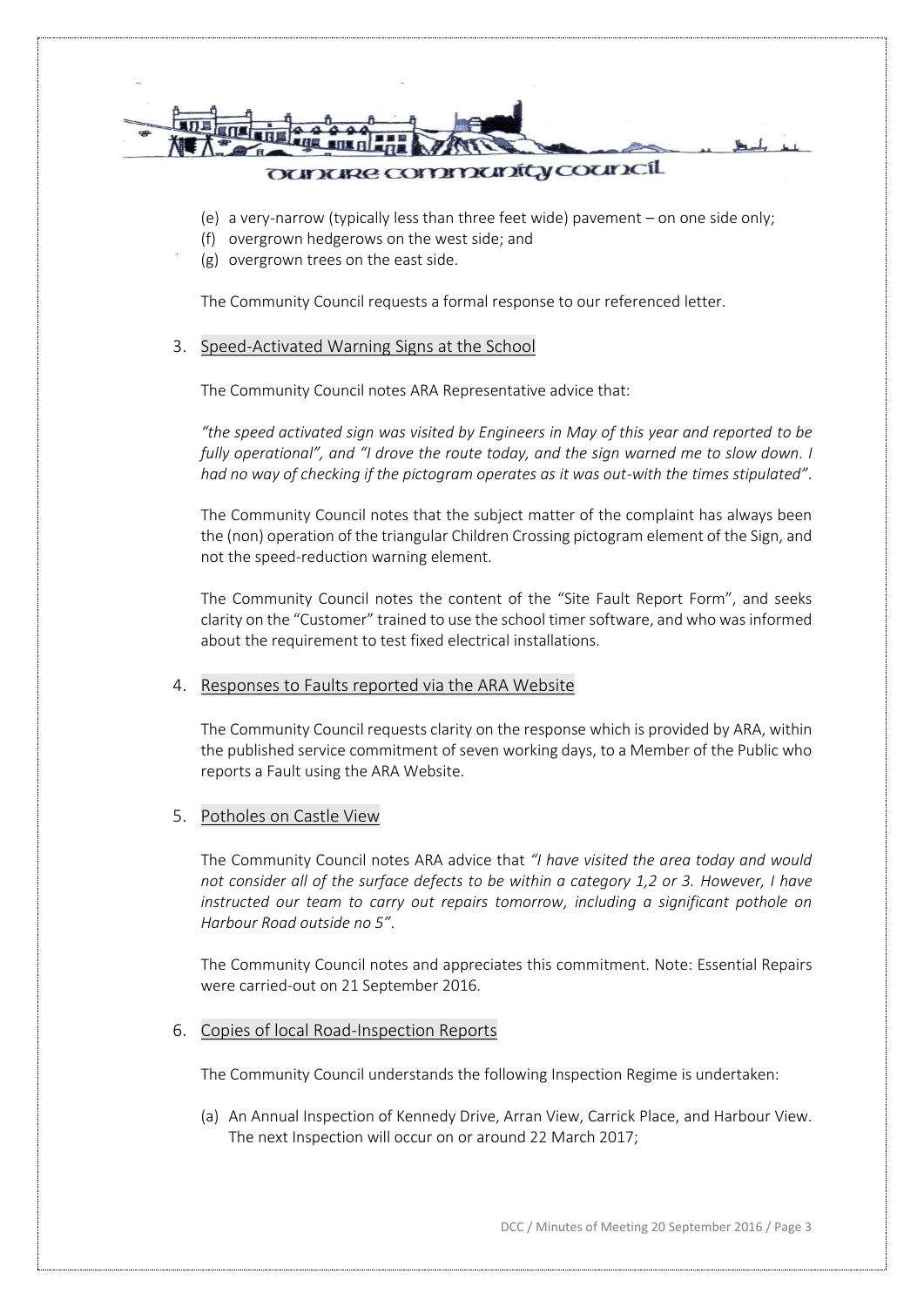

- (b) A 3-Month Inspection of Station Road, Castle View, and from Castle View to Dunure Mains. The next Inspection will be on or around 18 November 2016;
- (c) A Monthly Inspection of Ayr Road, and from Dunure Mains to Croy Brae. The next Inspection will be on or around 03 October 2016.

The Community Council requests copies of all Inspection Reports.

#### 7. ARA Representative attendance at next Community Council Meeting

The Community Council notes the requirement to provide timely requests for ARA Representative attendance at Community Council Meetings.

The Community Council requests the attendance of ARA Representative at the next Community Council Meeting scheduled for 18 October 2016, to discuss each of the matters detailed above, and to respond to other issues concerning local residents.

## 5. MATTERS ARISING:

- (a) Alex to check whether he has completed the Office Bearer Forms, and the related Data Protection Forms, and returned them to SAC.
- (b) The new Football & Rugby Posts have been installed in Kennedy Park. An additional Bollard has also been installed behind one of the Rugby Posts to prevent Cars from gaining access. Some redundant materials are still to be removed. Janey will follow-up with the Installer. Alex volunteered to attend to this if it is not dealt with promptly.
- (c) Alex has been following-up on the installation of Superfast Broadband throughout the Community. It is now "live" and available to certain households. Residents are advised to check availability with their Service Provider (i.e. BT, SKY, Virgin, Talk-Talk etc.).
- (d) The NCCB Small Grant of £3,300 has been allocated. See previous Minutes for details of beneficiaries. Steve circulated Evaluation Reports to all beneficiaries. These have been completed and returned to Angus, for issue to NCCB. A "Thank-You" card was received from Dunure Youth Club. This was appreciated.
- (e) We are grateful to Elaine McQuade for delivering the Box of Archives relating to Dunure Community Council. Steve has reviewed all content, and uploaded certain items to the Website (including our Constitution, Minutes of Meetings for the past 10-Years, and Roy's Report on the "Geography & Setting of the Villages of Dunure and Fisherton"). The Box will now be relocated and stored safely in Kennedy Hall.
- (f) Steve advised that the Dunure Community Council Website has recently been improved, and encouraged all to visit. [www.dunure.net](http://www.dunure.net/)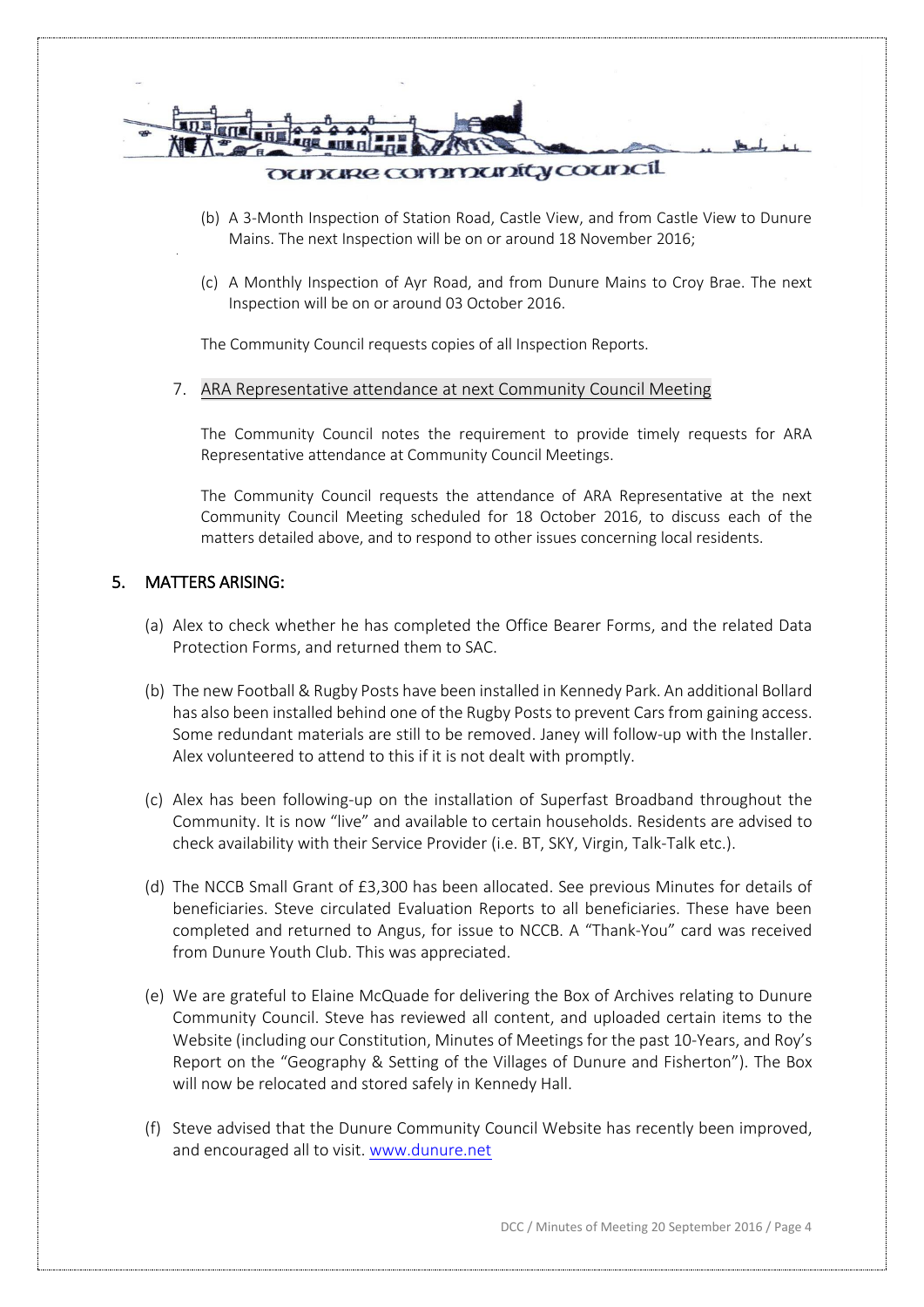

## 6. FINANCIAL REPORT:

The financial position, for the Working Fund (Bank Account 00584730), is £3,391.40.

Note: Cheques of £50 and £60 were issued to the Dunure Youth Club and to the Kennedy Hall & Park Committee respectively, as our annual contributions. A cheque (of £1,500) will also soon become payable to the Kennedy Hall & Park Committee as our contribution to the cost of new Fire Doors in Kennedy Hall. And so our balance will be approximately £1,800.

The Financial Position for the Community Hall Fund (Bank Account 00584765), is unchanged from previous, and stands at £3,145.42.

Roy to arrange for Steve to be an additional signatory on cheques.

## 7. CORRESPONDENCE

Not discussed in detail. Relevant emails are distributed by Andy. Colette will also arrange to forward any important communications from SAC to Steve.

#### 8. PLANNING APPLICATIONS & DECISIONS

Not discussed in detail. Weekly and Monthly Registers of Planning Applications & Decisions are circulated by Andy, and are available for inspection online at SAC Planning. Link here:

<http://publicaccess.south-ayrshire.gov.uk/online-applications/search.do?action=weeklyList>

#### 9. ANY OTHER BUSINESS

- 1. Steve obtained a Quote from "Owen Kerr Signs" for an additional Community Notice Board to be located near the School, for the benefit of residents living in the new Hope Homes (Ladywell) Development. The cost is £1,230. As our Working Fund balance s £1,800, it was agreed to defer a decision on this item until we have some additional funds.
- 2. A response has been provided to Mrs Dorothy Ward, regarding the potential conflict of interest between the local Shop and the Mobile Van which operates in Kennedy Park.
- 3. Angus attended an NCCB Directors Meeting on 24 August 2016, and will circulate a copy of the Minutes, and information on funding streams, to Steve.
- 4. Steve is making good-progress on the application-pack to LEADER for Funding to restore the Lighthouse. The deadline for submissions is 20 October 2016, but we hope to submit the Application by 30 September 2016. When Steve has completed the Application, Alex will liaise with the Harbour Committee on this issue.